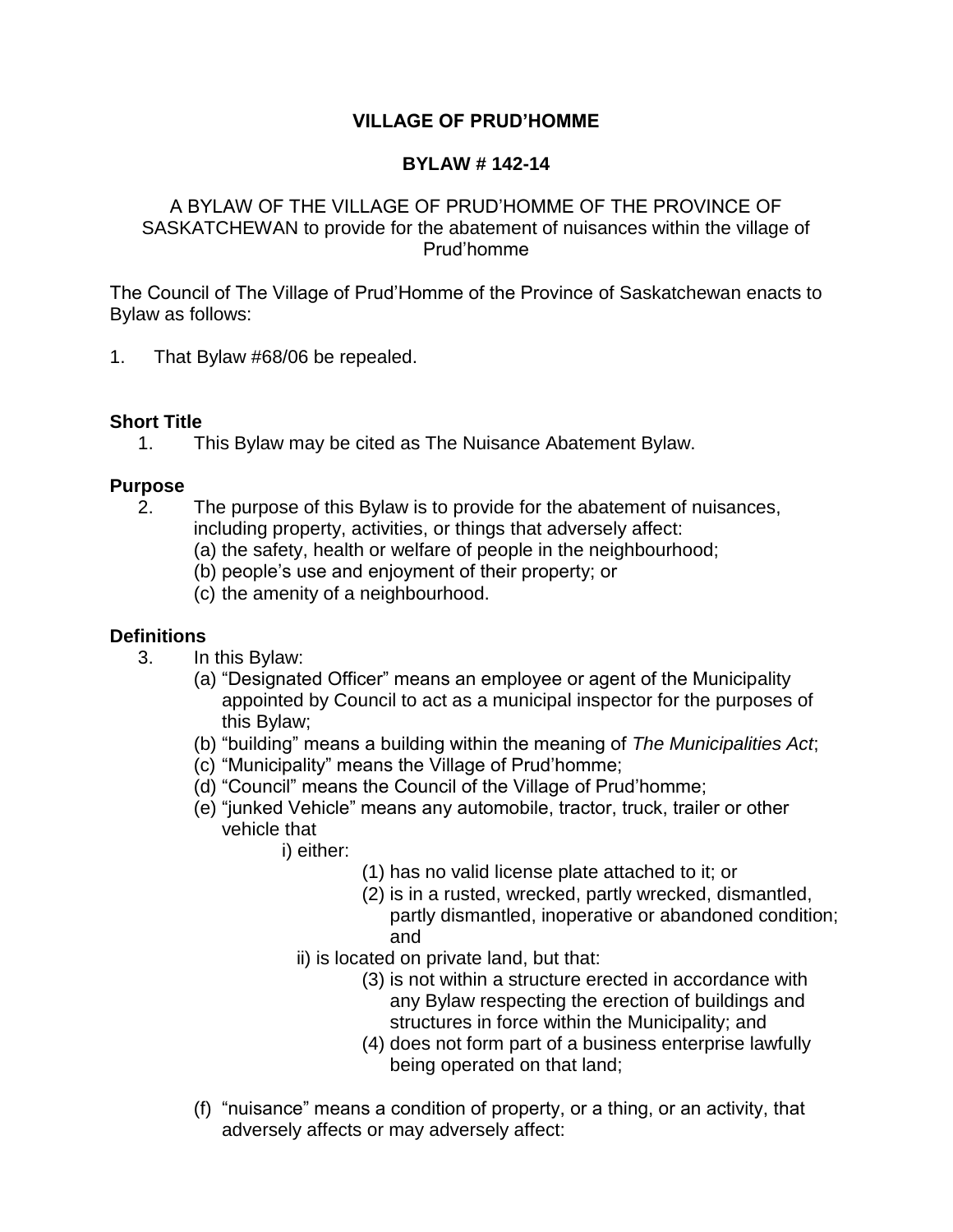- i) the safety, health or welfare of people in the neighbourhood;
- ii) people's use and enjoyment of their property; or
- iii) the amenity of a neighbourhood and includes:
- i) land that is overgrown with grass and weeds;
- ii) untidy and unsightly property;
- iii) junked vehicles; and
- iv) open excavations on property;
- (g) "occupant" means an occupant as defined in *The Municipalities Act*;
- (h) "owner" means an owner as defined in *The Municipalities Act*
- (i) "property" means land or buildings or both;
- (j) "structure" means anything erected or constructed, the use of which requires temporary or permanent location on, or support of, the soil, or attached to something having permanent location on the ground or soil; but not including pavements, curbs, walks or open air surfaced areas.

#### **Responsibility**

4. Unless otherwise specified, the owner of a property, including land, buildings and structures, shall be responsible for carrying out the provisions of this Bylaw.

#### **Nuisances prohibited Generally**

5. No person shall cause or permit a nuisance to occur on any property owned by that person.

#### **Dilapidated Buildings**

- 6. Notwithstanding the generality of Section 5, no person shall cause or permit a building or structure to deteriorate into a ruinous or dilapidated state such that the building or structure:
	- (a) is dangerous to the public health or safety;
	- (b) substantially depreciates the value of other land or improvements in the neighbourhood; or
		- (c) is substantially detrimental to the amenities of the neighbourhood.

#### **Unoccupied Buildings**

7. Notwithstanding the generality of Section 5, no person shall cause or permit an unoccupied building to become damaged or to deteriorate into a state of disrepair such that the building is an imminent danger to public safety.

#### **Overgrown Grass and Weeds**

- 8. Notwithstanding the generality of Section 5, no owner or occupant of land shall cause or permit the land to be overgrown with grass and weeds.
- 9. For the purposes of this section, "overgrown" means in excess of 0.20 metres in height.
- 10. This section shall not apply to any growth which forms part of a natural garden that has been deliberately planted to produce ground cover, including one or more species of wildflowers, shrubs, perennials, grasses or combinations of them, whether native or non-native, consistent with a managed and natural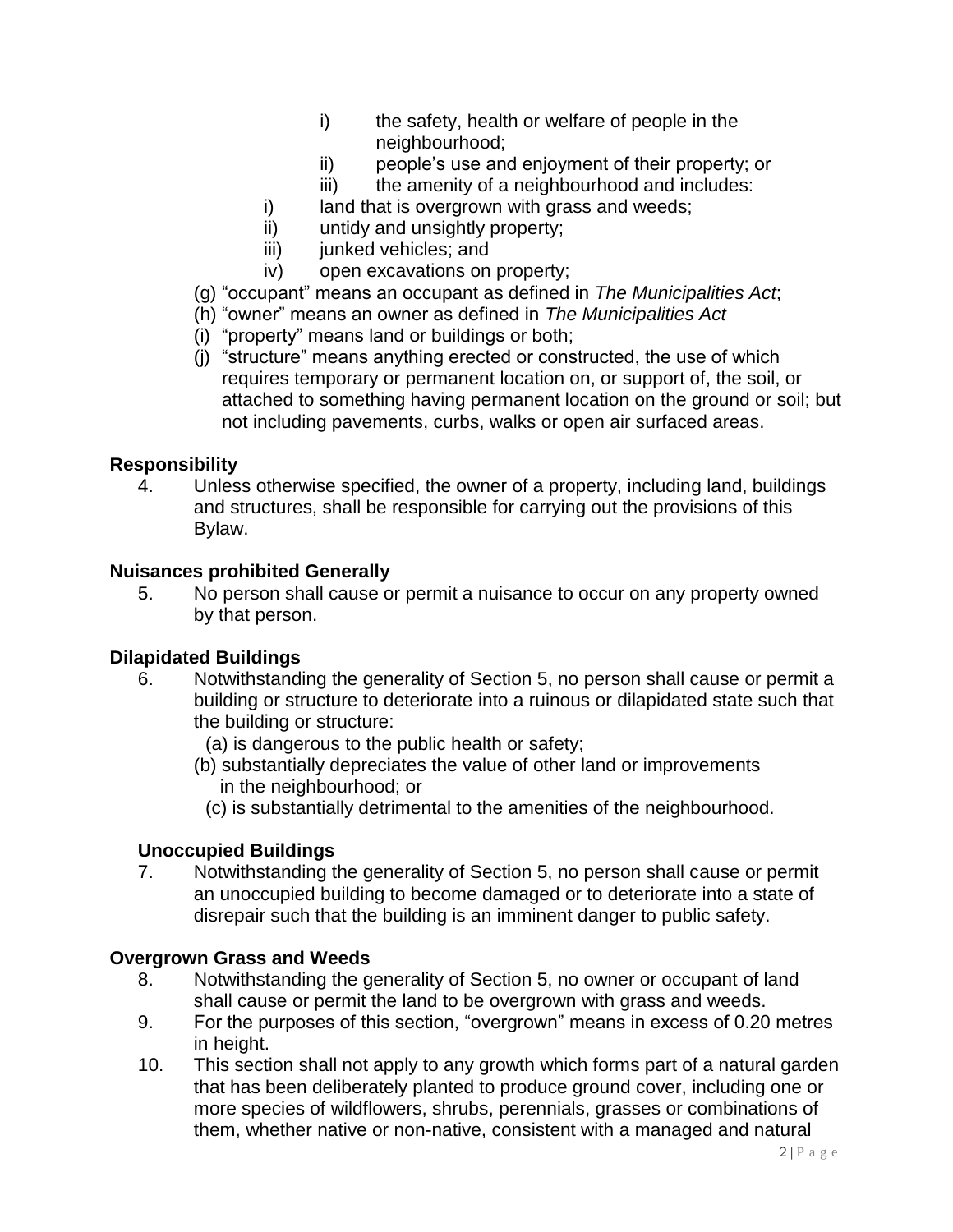landscape other than regularly mown grass.

### **Enforcement of Bylaw**

11. The enforcement of this Bylaw is hereby delegated to the Administrator of the Village of Prud'Homme AND whomever the council names as bylaw enforcer.

### **Inspections**

- 12. The inspection of property by the Municipality to determine if this Bylaw is being complied with is hereby authorized.
- 13. Inspections under this Bylaw shall be carried out in accordance with Section 362 of *The Municipalities Act*.
- 14. Council shall appoint an individual to act as a Designated Officer to fulfill the role and responsibilities of a Designated Officer in carrying out inspections pursuant to this Bylaw.
- 15. No person shall obstruct a Designated Officer who is authorized to conduct an inspection under this section, or a person who is assisting a Designated Officer.

## **Order to Remedy Contraventions**

- 16. If a Designated Officer finds that a person is contravening this Bylaw, the Designated Officer may, by written order, require the owner or occupant of the property to which the contravention relates to remedy the contravention.
- 17. Orders given under this Bylaw shall comply with Section 364 of *The Municipalities Act*.
- 18. Orders given under this Bylaw shall be served in accordance with Section 390(1)(a),(b) or (c) of *The Municipalities Act*.

### **Registration of Notice of Order**

19. If an order is issued pursuant to Section 16, the Municipality may, in accordance with Section 364 of *The Municipalities Act*, give notice of the existence of the order by registering an interest against title to the land that is the subject of the order.

#### **Appeal of Order to Remedy**

20. A person may appeal an order made pursuant to Section 16 in accordance with Section 365 of *The Municipalities Act*.

# **Municipality Remedying Contraventions**

- 21. The Municipality may, in accordance with Section 366 of *The Municipalities Act*, take whatever actions or measures are necessary to remedy a contravention of this Bylaw.
- 22. In an emergency, the Municipality may take whatever actions or measures are necessary to eliminate the emergency in accordance with the provisions of Section 367 of *The Municipalities Act*.

## **Recovery of Unpaid Expenses and Costs**

- 23. Any unpaid expenses and costs incurred by the Municipality in remedying a contravention of this Bylaw may be recovered either:
	- (a) by civil action for debt in a court of competent jurisdiction in accordance with Section 368 of *The Municipalities Act*; or

(b) by adding the amount to the taxes on the property on which the work is done in accordance with Section 369 of *The Municipalities Act*.